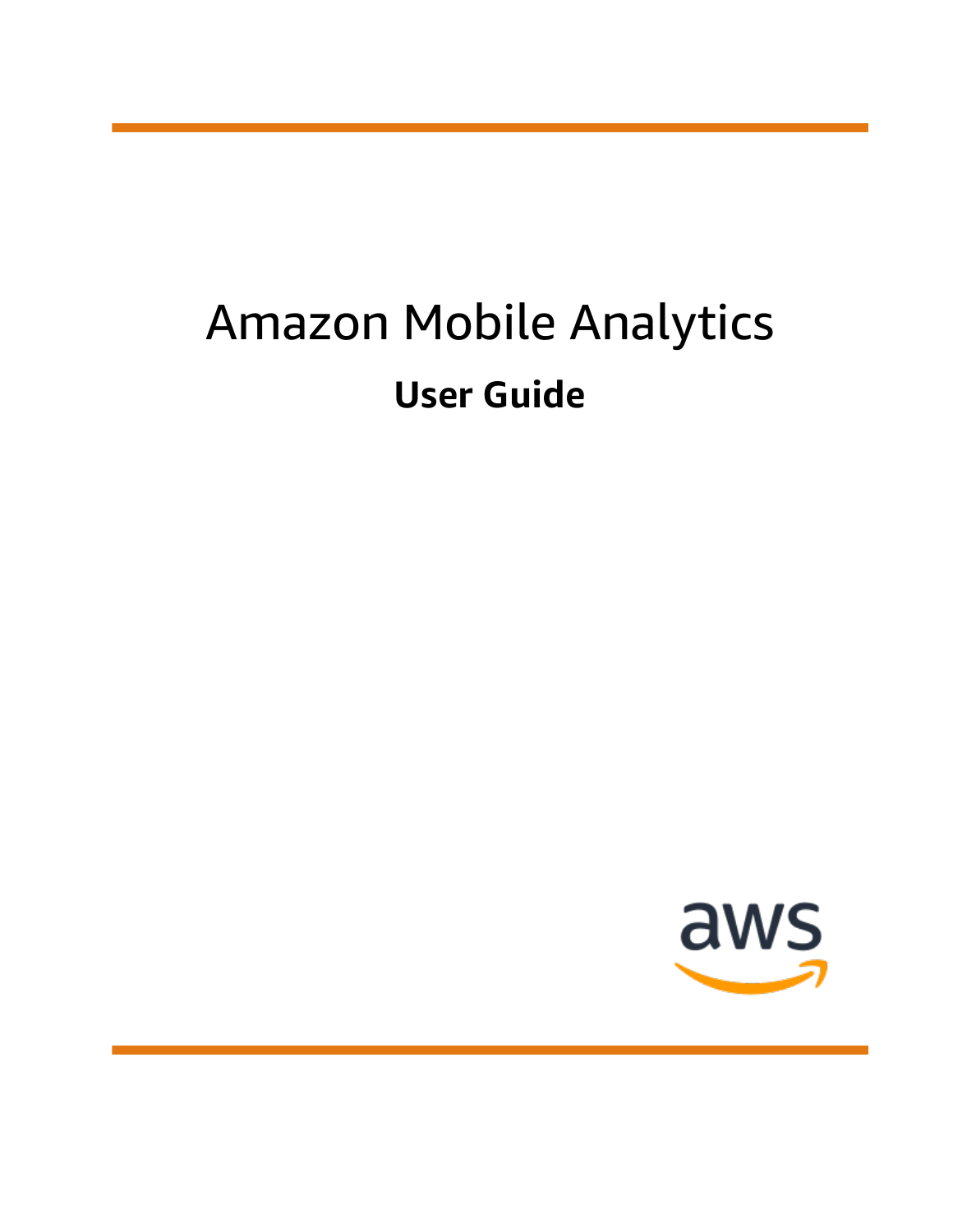### **Amazon Mobile Analytics: User Guide**

Copyright © Amazon Web Services, Inc. and/or its affiliates. All rights reserved.

Amazon's trademarks and trade dress may not be used in connection with any product or service that is not Amazon's, in any manner that is likely to cause confusion among customers, or in any manner that disparages or discredits Amazon. All other trademarks not owned by Amazon are the property of their respective owners, who may or may not be affiliated with, connected to, or sponsored by Amazon.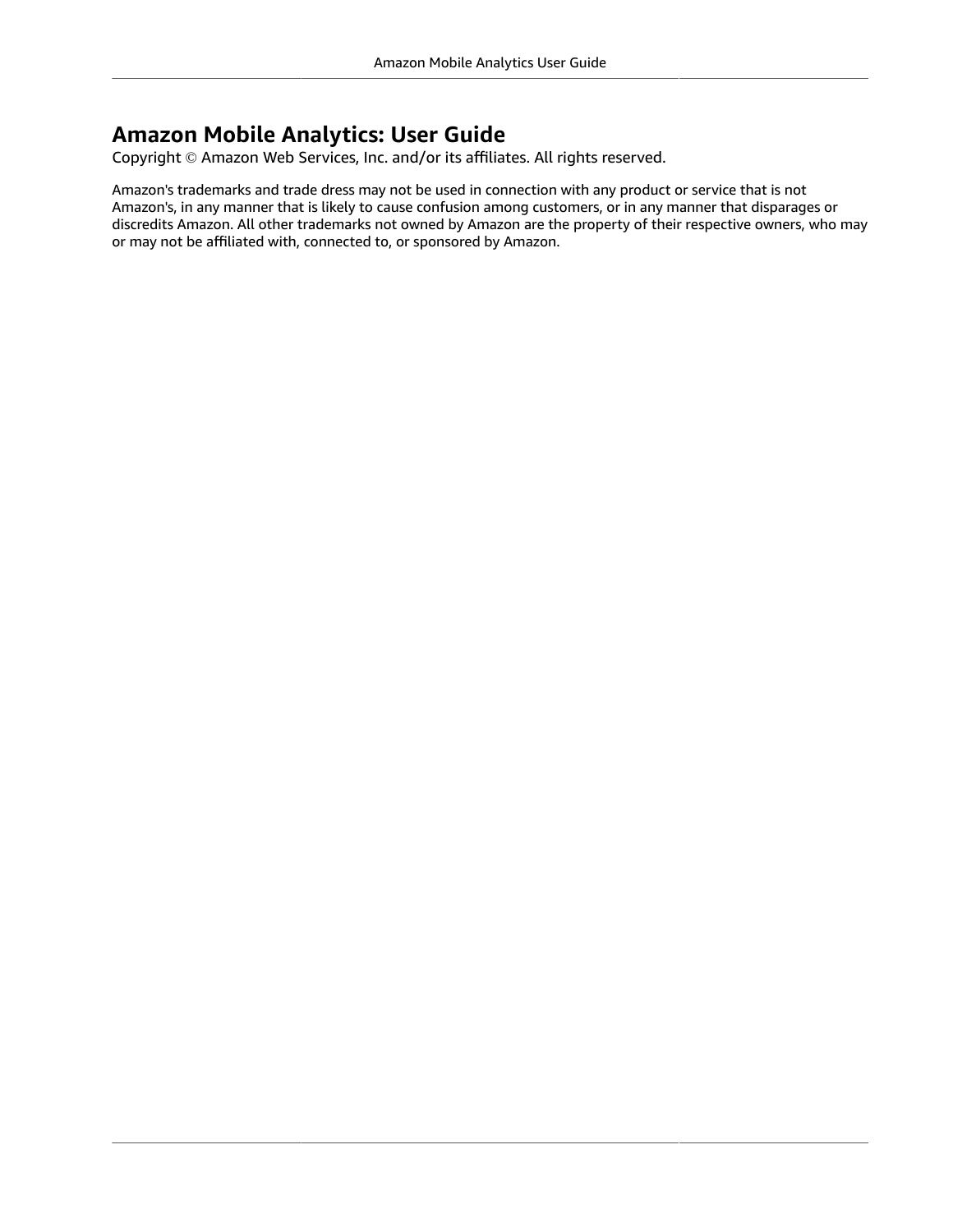# **Table of Contents**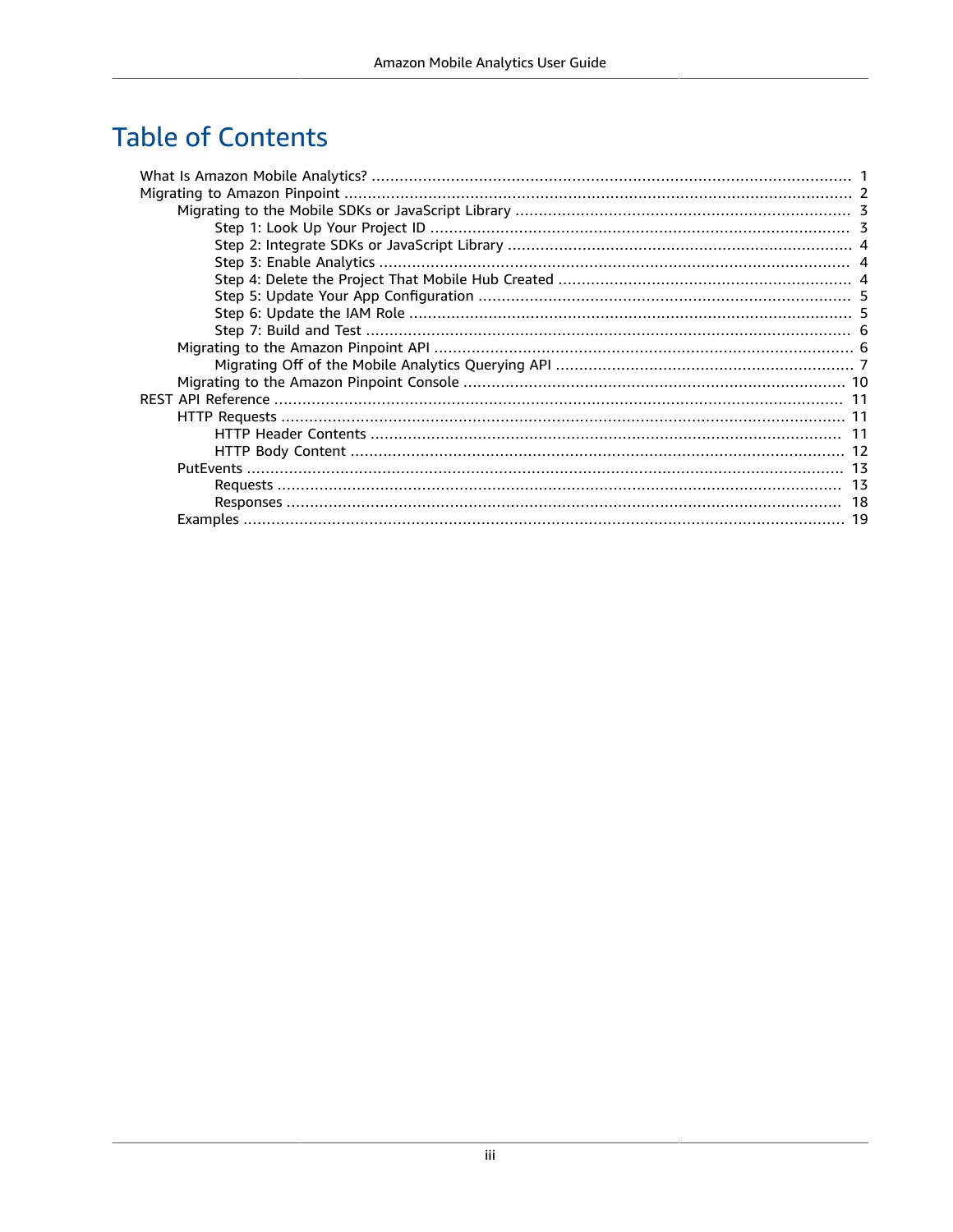# <span id="page-3-0"></span>What Is Amazon Mobile Analytics?

### **Note**

Amazon Mobile Analytics was discontinued on April 30, 2018. The features that were previously provided by Mobile Analytics are now provided by Amazon Pinpoint. If you're new to Mobile Analytics, you should use Amazon Pinpoint instead. If you currently use Mobile Analytics, see [Migrating](#page-4-0) from Amazon Mobile Analytics to Amazon Pinpoint [\(p. 2\)](#page-4-0).

Amazon Mobile Analytics was a service for collecting, visualizing, understanding, and extracting app usage data at scale.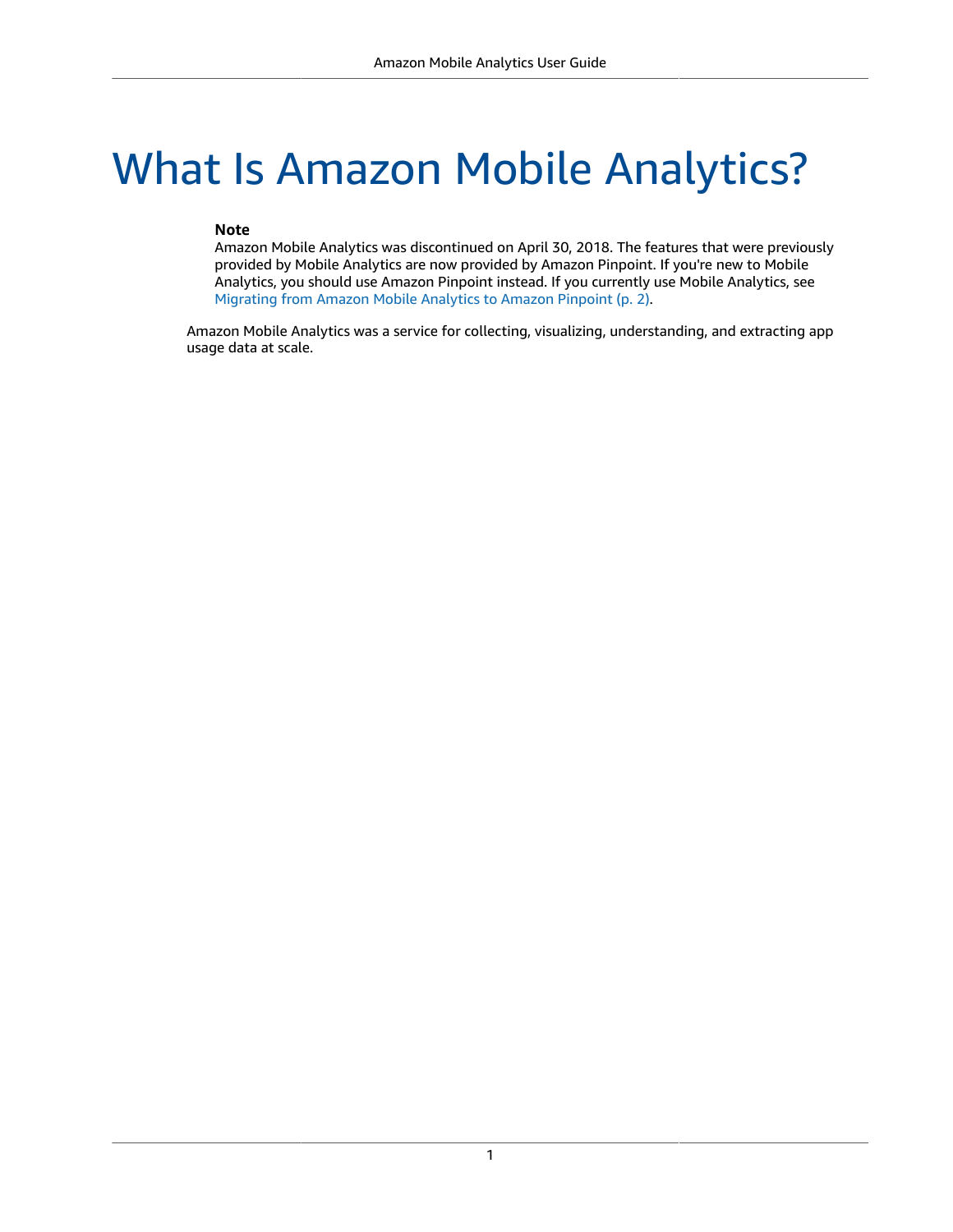# <span id="page-4-0"></span>Migrating from Amazon Mobile Analytics to Amazon Pinpoint

On April 30, 2018, the features of Amazon Mobile Analytics were migrated to Amazon Pinpoint.

As with Mobile Analytics, you can use Amazon Pinpoint to measure app usage and revenue. Amazon Pinpoint adds more analytics capabilities by allowing you to segment users based on your data. You can also run targeted messaging campaigns through push notifications, email, and SMS to increase user engagement. For more information, see Amazon [Pinpoint.](https://aws.amazon.com/pinpoint/)

With Amazon Pinpoint, you can also export your data in real time through Amazon Kinesis Data [Firehose](https://aws.amazon.com/kinesis), which provides additional features to transform, encrypt, and deliver raw analytics data. With Kinesis Data Firehose *delivery streams*, you can choose various destinations for your data like Amazon Simple Storage Service (Amazon S3), Amazon Redshift, or Amazon OpenSearch Service.

If you're new to Mobile Analytics, use Amazon Pinpoint instead. If you're currently using Mobile Analytics, migrate from Mobile Analytics to Amazon Pinpoint by April 30, 2018. Your existing Mobile Analytics apps are supported by Amazon Pinpoint, but certain Mobile Analytics workflows require you to switch to the corresponding Amazon Pinpoint features:

| <b>Workflow</b>                                 | <b>Migration details</b>                                                                                                                                                                                                                                                                                        |
|-------------------------------------------------|-----------------------------------------------------------------------------------------------------------------------------------------------------------------------------------------------------------------------------------------------------------------------------------------------------------------|
| Mobile Analytics REST API for events submission | Is automatically redirected to the Amazon<br>Pinpoint API. No action is required.                                                                                                                                                                                                                               |
| Mobile Analytics in the AWS Mobile SDKs.        | Is supported via Amazon Pinpoint in the AWS<br>Mobile SDKs or JavaScript library. Versions of the<br>Mobile Analytics client in the SDKs will continue<br>to report events, but with limited support for<br>issues.<br>See Migrating to Amazon Pinpoint in the AWS<br>Mobile SDKs or JavaScript Library (p. 3). |
| Mobile Analytics console                        | Is replaced by the Amazon Pinpoint console.<br>See Migrating to the Amazon Pinpoint<br>Console (p. 10).                                                                                                                                                                                                         |
| Mobile Analytics querying API                   | Isn't available after April 30, 2018. You can<br>calculate Mobile Analytics KPIs from raw data<br>from event streams.                                                                                                                                                                                           |

### **Topics**

- Migrating to Amazon Pinpoint in the AWS Mobile SDKs or JavaScript [Library \(p. 3\)](#page-5-0)
- [Migrating](#page-8-1) to the Amazon Pinpoint API (p. 6)
- Migrating to the Amazon Pinpoint [Console \(p. 10\)](#page-12-0)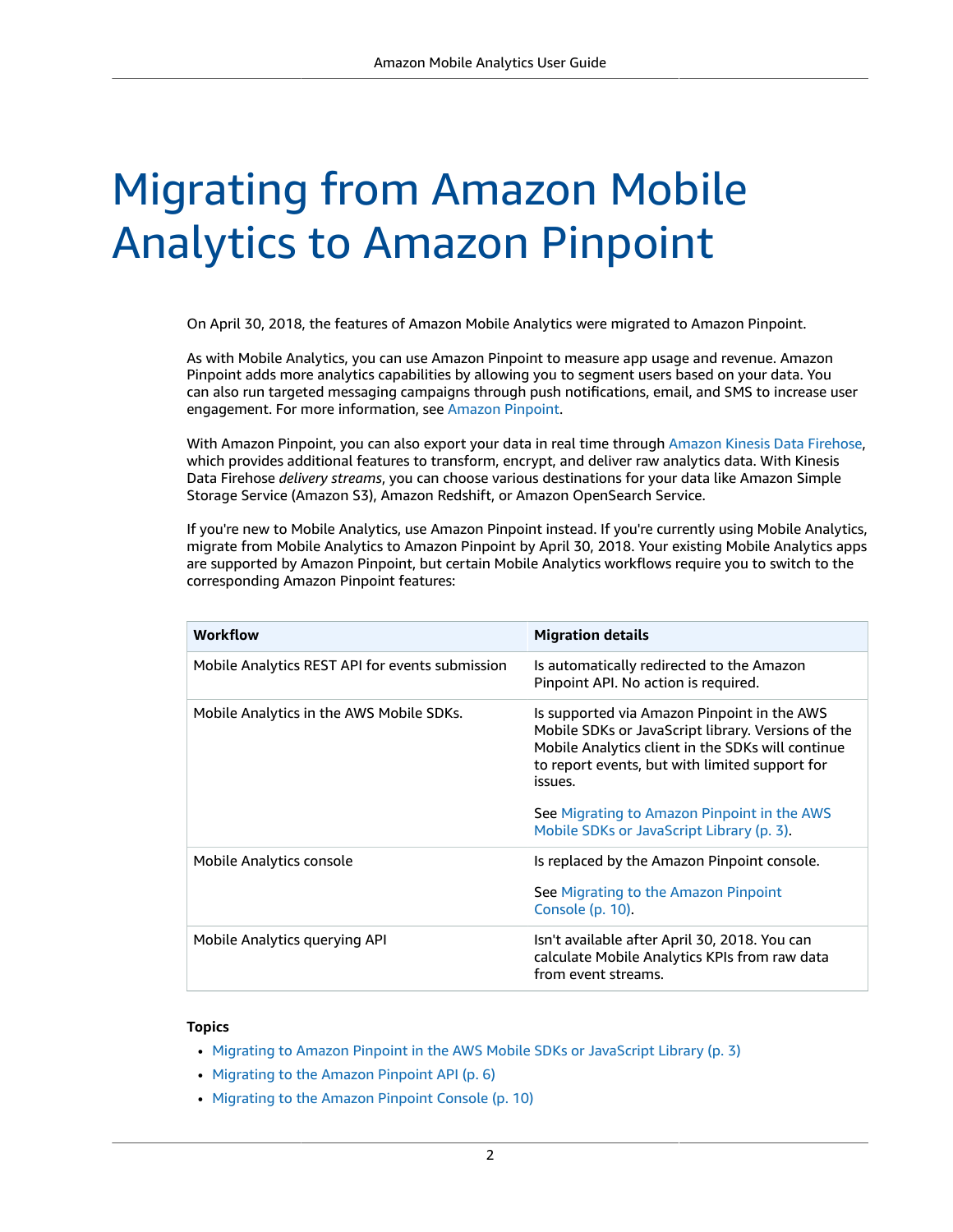# <span id="page-5-0"></span>Migrating to Amazon Pinpoint in the AWS Mobile SDKs or JavaScript Library

After April 30, 2018, the Amazon Mobile Analytics client in the AWS Mobile SDKs will no longer be updated, and support for existing versions of the client will no longer be offered.

If you're currently using Mobile Analytics with the AWS Mobile SDKs, your apps will continue to report events to Mobile Analytics after this date. This event data will be visible in the Amazon Pinpoint console. However, we strongly recommend that you switch to the Amazon Pinpoint analytics features in the latest AWS Mobile SDKs or JavaScript library, which offer matching functionality. By migrating, you help ensure that you're able to use the latest features and that you receive support for any issues.

Use the steps in this section to migrate your Mobile Analytics app so that it uses Amazon Pinpoint through one of the following:

- The AWS Mobile SDK for Android
- The AWS Mobile SDK for iOS
- The AWS Amplify JavaScript library

If your app currently uses Mobile Analytics through the AWS Mobile SDKs for Unity or Xamarin, you can continue to use these SDKs without migrating until they support Amazon Pinpoint.

To migrate, you use AWS Mobile Hub or the AWS Mobile CLI to:

- Integrate the latest AWS Mobile SDK or JavaScript library with your app.
- Create the resources that your app requires to communicate with Amazon Pinpoint.

Then, you customize your app's configuration and IAM permissions so that it reports analytics data to the Amazon Pinpoint project that matches your Mobile Analytics app.

#### **Topics**

- Step 1: Look Up Your Project [ID \(p. 3\)](#page-5-1)
- Step 2: Integrate the AWS Mobile SDK or JavaScript [Library \(p. 4\)](#page-6-0)
- Step 3: Enable Amazon Pinpoint [Analytics \(p. 4\)](#page-6-1)
- Step 4: Delete the Amazon Pinpoint Project That Mobile Hub [Created \(p. 4\)](#page-6-2)
- Step 5: Update the App ID in Your App [Configuration \(p. 5\)](#page-7-0)
- Step 6: Update the App ID in the IAM [Role \(p. 5\)](#page-7-1)
- Step 7: Build and [Test \(p. 6\)](#page-8-0)

## <span id="page-5-1"></span>Step 1: Look Up Your Project ID

The projects that are listed in the Amazon Pinpoint console include the apps that you defined in Mobile Analytics. Look up the project ID for the app that you're migrating. You'll use it in later steps when you customize your app's configuration and IAM permissions.

- 1. Sign in to the AWS Management Console and open the Amazon Pinpoint console at [https://](https://console.aws.amazon.com/pinpoint/) [console.aws.amazon.com/pinpoint/](https://console.aws.amazon.com/pinpoint/).
- 2. On the **Projects** page, find the app that you're migrating, and note the value in the **ID** column.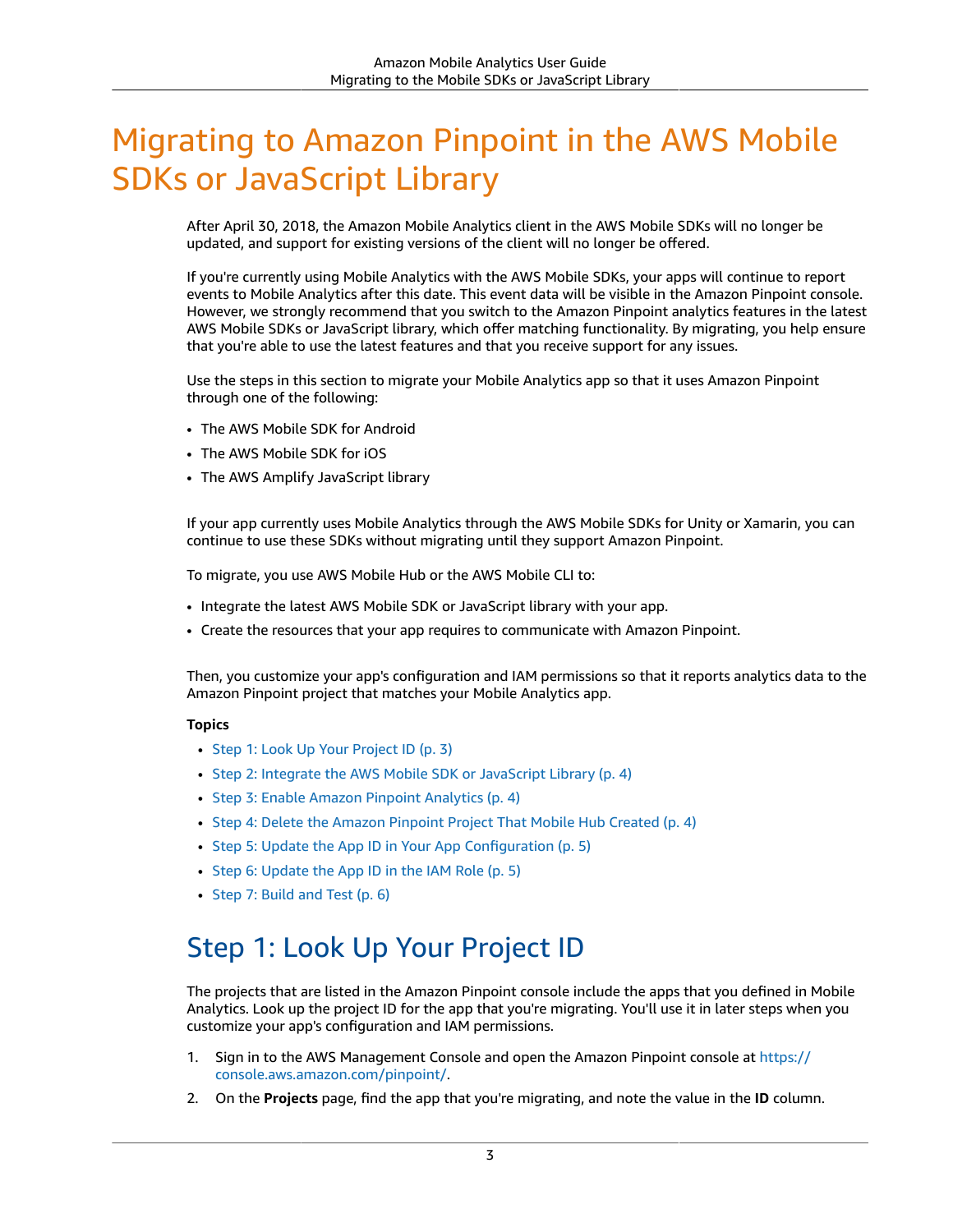# <span id="page-6-0"></span>Step 2: Integrate the AWS Mobile SDK or JavaScript Library

To connect to Amazon Pinpoint from your app, integrate the AWS Mobile SDK or JavaScript library with your code.

### For Android or iOS Apps

For Android or iOS apps, integrate the AWS Mobile SDK for Android or iOS. To integrate, see Get [Started](https://docs.aws.amazon.com/aws-mobile/latest/developerguide/getting-started.html) [\(Android](https://docs.aws.amazon.com/aws-mobile/latest/developerguide/getting-started.html) and iOS) in the *AWS Mobile Developer Guide*. This topic helps you:

- Create a project with Mobile Hub. The **Messaging & Analytics** feature is enabled by default.
- Connect your app to the backend AWS resources that Mobile Hub provisions.
- Integrate the AWS Mobile SDK for Android or iOS with your app.

### For JavaScript Apps

For web or mobile JavaScript apps, integrate the AWS Amplify library. To integrate, see Get [Started](https://docs.aws.amazon.com/aws-mobile/latest/developerguide/web-getting-started.html) [\(Web\)](https://docs.aws.amazon.com/aws-mobile/latest/developerguide/web-getting-started.html) or Get [Started](https://docs.aws.amazon.com/aws-mobile/latest/developerguide/react-native-getting-started.html) (React Native) in the *AWS Mobile Developer Guide*. These topics help you:

- Use the AWS Mobile CLI to create a project. Analytics and web hosting are enabled by default.
- Create backend AWS resources for your app.
- Connect your app to the backend resources.
- Integrate the AWS Amplify library with your app.

## <span id="page-6-1"></span>Step 3: Enable Amazon Pinpoint Analytics

Now that you've integrated the latest version of the AWS Mobile SDK or JavaScript library, you can submit analytics events by using Amazon Pinpoint instead of Mobile Analytics.

### For Android or iOS Apps

To update your Android or iOS app, see Add [Analytics](https://docs.aws.amazon.com/aws-mobile/latest/developerguide/add-aws-mobile-analytics.html) to your Mobile App with Amazon Pinpoint in the *AWS Mobile Developer Guide*.

### For JavaScript Apps

To update your JavaScript app, see Add [Analytics](https://docs.aws.amazon.com/aws-mobile/latest/developerguide/web-add-analytics.html) (Web) or Add [Analytics](https://docs.aws.amazon.com/aws-mobile/latest/developerguide/react-native-add-analytics.html) (React Native) in the *AWS Mobile Developer Guide*.

# <span id="page-6-2"></span>Step 4: Delete the Amazon Pinpoint Project That Mobile Hub Created

When you created a project in Mobile Hub, a corresponding project was automatically created in Amazon Pinpoint. You aren't using this Amazon Pinpoint project. Instead, you're using the project that matches your original Mobile Analytics app.

- 1. Open the Amazon Pinpoint console at [https://console.aws.amazon.com/pinpoint/.](https://console.aws.amazon.com/pinpoint/)
- 2. On the **Projects** page, find the project that was created by Mobile Hub. It's named as *mobilehubprojectname*\_MobileHub.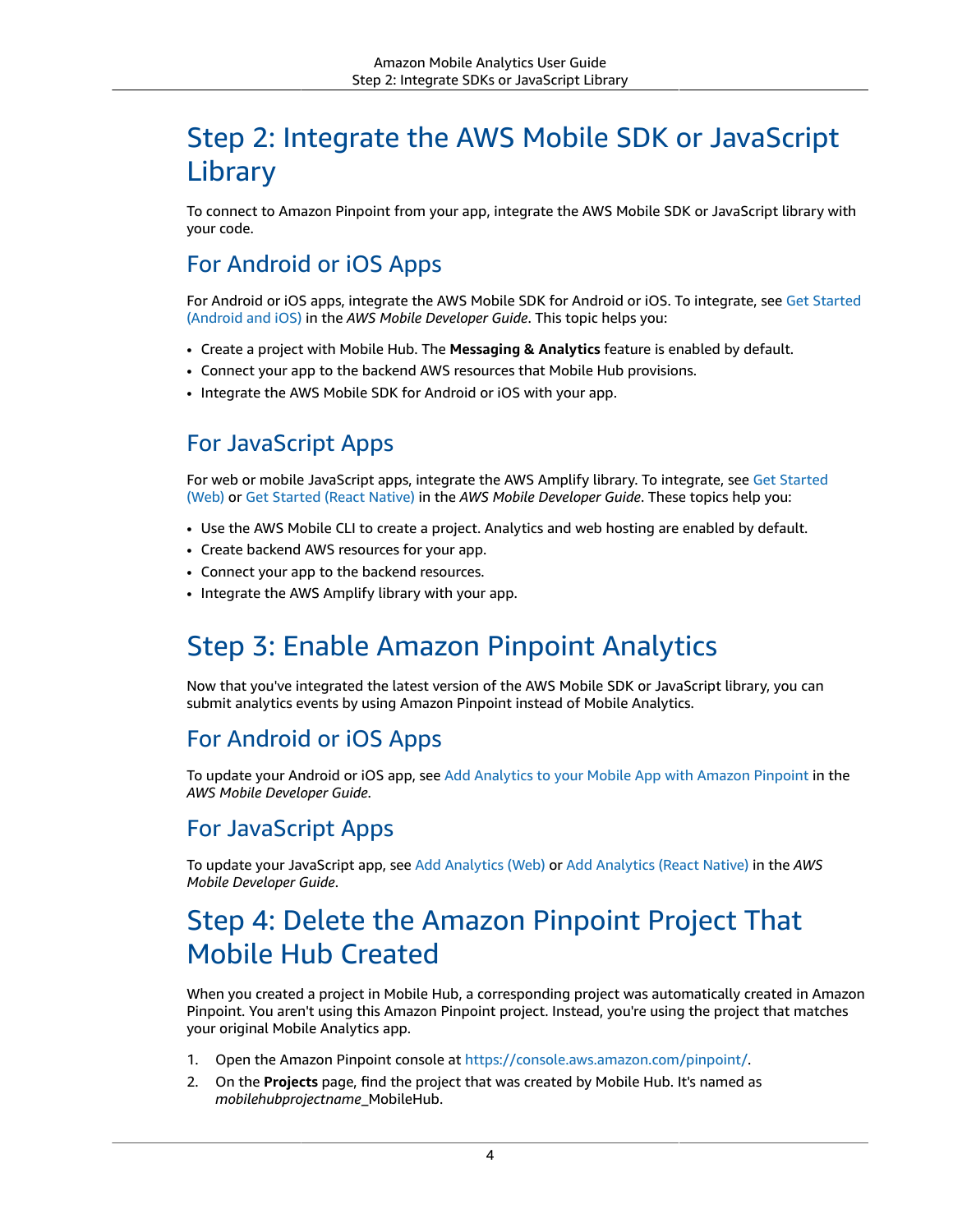- 3. Copy the project ID.
- 4. Use a terminal to delete the project with the following AWS CLI command:

```
$ aws pinpoint delete-app --application-id project-id
{
     "ApplicationResponse": {
         "Id": "d2b352520bcc4f5492ddbd7ef05f9147",
         "Name": "amamigrationdocstest_MobileHub"
     }
}
```
The project is removed from Amazon Pinpoint.

# <span id="page-7-0"></span>Step 5: Update the App ID in Your App Configuration

Customize the default configuration for your app so that it reports analytics data to the Amazon Pinpoint project for your Mobile Analytics app.

### For Android or iOS Apps

Your app now includes a cloud configuration file that connects it to the backend resources that Mobile Hub creates. After you update the app ID in the file, your app sends analytics data to the Amazon Pinpoint project for your Mobile Analytics app.

- 1. In your app package, open the awsconfiguration.json file.
- 2. In the PinpointAnalytics object, replace the value for AppID with the ID that you got from the Amazon Pinpoint console.

```
. . .
"PinpointAnalytics": {
   "Default": {
     "AppId": "app-id",
      "Region": "us-east-1"
   }
},
 \ddot{\phantom{a}}
```
### For JavaScript Apps

Configure the AWS Amplify Analytics module in your app code so that your app reports analytics data to the Amazon Pinpoint project for your Mobile Analytics app.

To update your app code, see the [Manual Setup](https://aws.github.io/aws-amplify/media/analytics_guide#manual-setup) instructions for the Analytics module in the AWS Amplify documentation. In the configuration code, for the appID parameter, use the ID that you got from the Amazon Pinpoint console.

# <span id="page-7-1"></span>Step 6: Update the App ID in the IAM Role

When you created a project by using Mobile Hub or the AWS Mobile CLI, an IAM role was created in your AWS account. This role includes a policy that allows your app to report events and update endpoints with Amazon Pinpoint. The role includes the project ID for your Mobile Hub project. Update this ID so that your app can communicate with the Amazon Pinpoint project for your Mobile Analytics app.

1. Open the Mobile Hub console at <https://console.aws.amazon.com/mobilehub/>.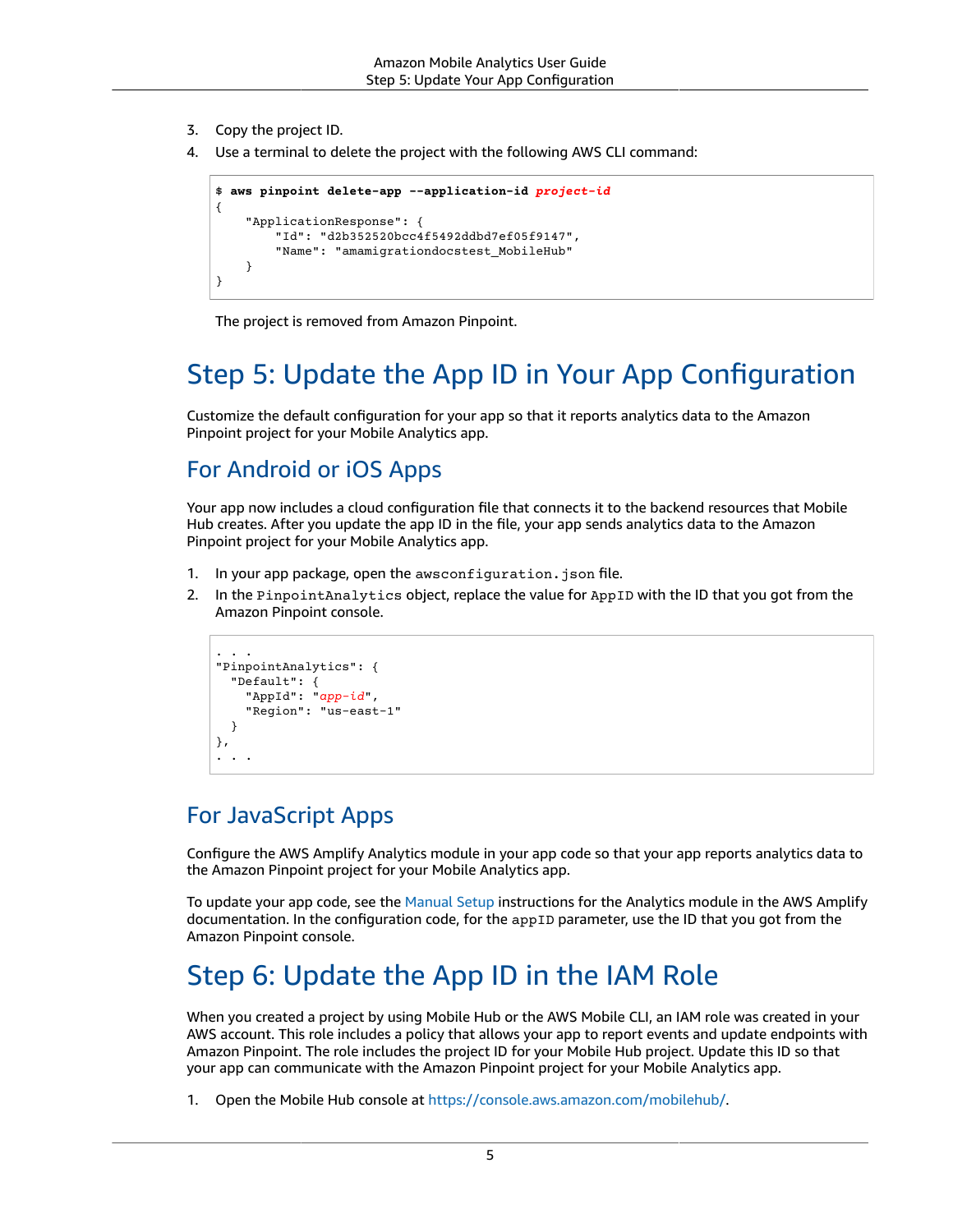- 2. Choose the project that you created.
- 3. At the top-right of the console, choose **Resources**.
- 4. Under **AWS Identity and Access Management Roles**, the console shows the IAM role that was provisioned in your AWS account. Choose the role.

The IAM console opens, and the **Roles** page is shown.

- 5. Under **Permissions**, expand the policy named as *project-name*\_mobileanalytics\_MOBILEHUB\_*mobilehub-project-id*.
- 6. Choose **Edit policy**.
- 7. On the **Edit** page, choose the **JSON** tab.
- 8. In the JSON editor, where the policy allows the mobiletargeting: UpdateEndpoint action, update the value that's assigned to the Resource key. Change the app ID to the ID that you got from the Amazon Pinpoint console.

```
. . .
{
     "Effect": "Allow",
     "Action": [
         "mobiletargeting:UpdateEndpoint"
     ],
     "Resource": [
          "arn:aws:mobiletargeting:*:123456789012:apps/app-id*"
     ]
}
 . . .
```
### **Important**

Remember to keep the wildcard character (\*) following the app ID.

9. Choose **Review policy**, and then choose **Save changes**.

## <span id="page-8-0"></span>Step 7: Build and Test

Now that you've integrated the latest AWS Mobile SDK or JavaScript library, and have updated your app code, your app reports events to Amazon Pinpoint. As Amazon Pinpoint receives events, it updates the charts on the **Analytics** pages in the console.

- 1. Build your updated app, and run it on a test device or emulator.
- 2. Launch your app, and perform other actions in your app that cause it to report events to Amazon Pinpoint.
- 3. Open the Amazon Pinpoint console at [https://console.aws.amazon.com/pinpoint/.](https://console.aws.amazon.com/pinpoint/)
- 4. On the **Projects** page, choose the project for your app.
- 5. In the navigation menu, choose **Analytics**.
- 6. Check the charts to verify whether Amazon Pinpoint is showing the analytics that you expect. For example, the **Sessions** chart indicates how many times you open the app, and the **New endpoints** chart indicates how many test devices or emulators launch the app for the first time. Custom events are shown on the **Events** page. Allow up to 15 minutes for the charts to display an event.

# <span id="page-8-1"></span>Migrating to the Amazon Pinpoint API

After April 30, 2018, the Mobile Analytics REST API will automatically redirect requests to the Amazon Pinpoint API. Events that your application reports to Mobile Analytics are automatically sent to Amazon Pinpoint.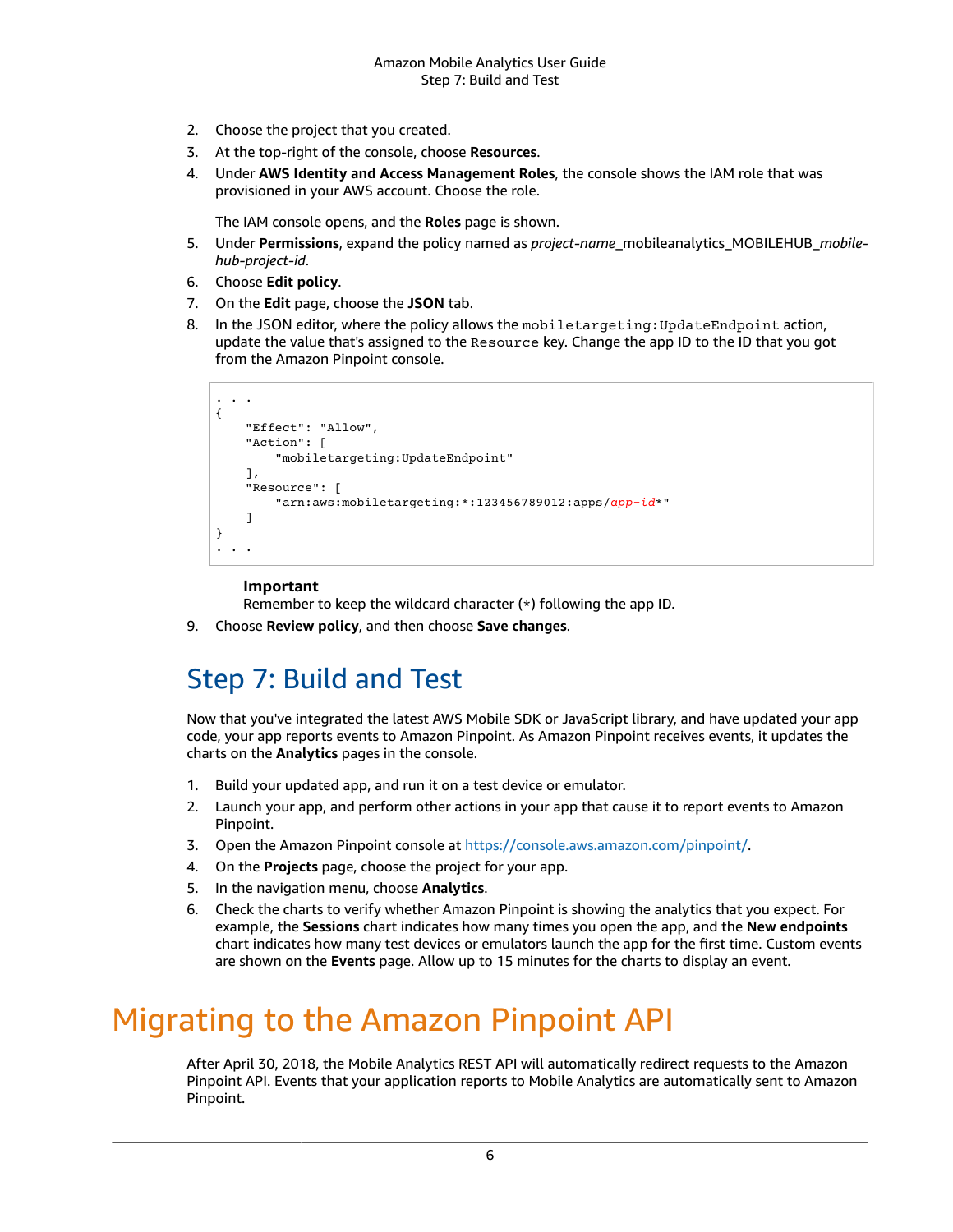# <span id="page-9-0"></span>Migrating Off of the Mobile Analytics Querying API

After April 30, 2018, the Mobile Analytics Querying API will no longer be supported. Amazon Pinpoint offers an event streams feature that lets you stream events data in real time to Amazon Kinesis Data Streams or Amazon Kinesis Data Firehose. Through a Kinesis Data Firehose delivery stream, this data can be delivered to Amazon Redshift, Amazon S3, or Amazon OpenSearch Service. You can then access the data and use it to calculate the KPIs that are provided by the Querying API.

### KPI Metrics Based on Event Data

Use the following table for guidance when you're calculating KPI metrics that are based on the event data that's streamed by Amazon Pinpoint.

| <b>Metric</b>                    | <b>Mobile Analytics KPI</b>        | <b>How to calculate with Amazon</b><br><b>Pinpoint events</b>                                                                                                                                                 |
|----------------------------------|------------------------------------|---------------------------------------------------------------------------------------------------------------------------------------------------------------------------------------------------------------|
| Lifetime user count              | /kpis/new-users/<br>lifetime-count | Obtain the total unique number<br>of client id values.                                                                                                                                                        |
| Daily active users (DAU)         | /kpis/dau/count                    | For each day, obtain the<br>count of events that<br>have an event_type of<br>_session.start and a unique<br>value for client_id.                                                                              |
| Monthly active users (MAU)       | /kpis/mau/count                    | For each 30-day interval,<br>obtain the count of events<br>that have an event_type of<br>_session.start and a unique<br>value for client_id.                                                                  |
| New users                        | /kpis/new-users/count              | For each day, obtain the<br>count of events that<br>have an event_type of<br>session.start and a value<br>for client_id that wasn't<br>reported previously.                                                   |
| Session count                    | /kpis/sessions/count               | For each day, obtain the<br>count of events that<br>have an event_type of<br>_session.start.                                                                                                                  |
| Daily revenue                    | /kpis/daily-revenue/sum            | For each day, obtain the events<br>that have an event_type of<br>monetization.purchase,<br>and compute the sum of the<br>values that are reported for the<br>_item_price attribute.                           |
| Paying daily active users (PDAU) | /kpis/pdau/count                   | For each day, calculate the<br>DAU metric, but include<br>only those devices that have<br>made one or more purchases<br>in the past. A purchase is<br>indicated by an event_type of<br>monetization.purchase. |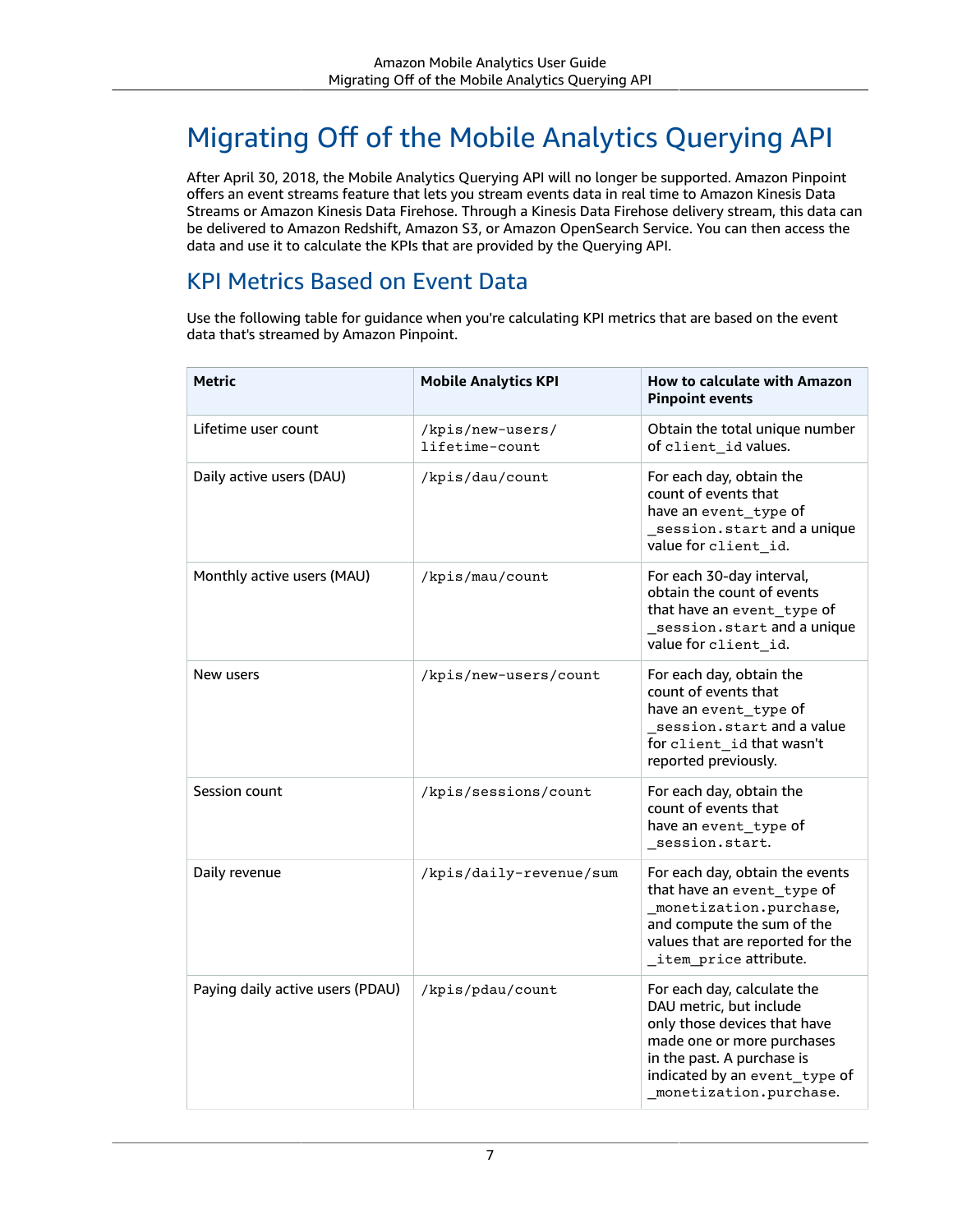| Metric                                  | <b>Mobile Analytics KPI</b>                                                                              | How to calculate with Amazon<br><b>Pinpoint events</b>                                                                                                                                                                                                                                                                                                                                                                                                                                                                                                                                                                       |
|-----------------------------------------|----------------------------------------------------------------------------------------------------------|------------------------------------------------------------------------------------------------------------------------------------------------------------------------------------------------------------------------------------------------------------------------------------------------------------------------------------------------------------------------------------------------------------------------------------------------------------------------------------------------------------------------------------------------------------------------------------------------------------------------------|
| Paying monthly active users<br>(PMAU)   | /kpis/pmau/count                                                                                         | For each day, calculate the<br>MAU metric, but include<br>only those devices that have<br>made one or more purchases<br>in the past. A purchase is<br>indicated by an event_type of<br>monetization.purchase.                                                                                                                                                                                                                                                                                                                                                                                                                |
| Custom events count                     | /events/custom-event-<br>name/count                                                                      | For each day, obtain the<br>count of events that have an<br>event_type that matches the<br>name you that you assigned<br>to the custom event. Calculate<br>max, min, and sum values by<br>parsing the values that are<br>assigned to metrics and custom<br>attributes.                                                                                                                                                                                                                                                                                                                                                       |
| Week 1, week 2, and week 3<br>retention | /kpis/week-1-retention/<br>count<br>/kpis/week-2-retention/<br>count<br>/kpis/week-3-retention/<br>count | To calculate the retention for a<br>specific day:<br>Obtain the original<br>1.<br>active users for that<br>day. Active users are<br>indicated by events that<br>have an event_type<br>of_session.start<br>and a unique value for<br>client_id.<br>2.<br>Obtain the subsequent<br>active users from the weeks<br>that followed the day that<br>you're measuring.<br>3.<br>Compare the original active<br>users with the subsequent<br>active users. The retention<br>equals the number of<br>subsequent active users that<br>match one of the original<br>active users. Identify<br>matches by comparing<br>client_id values. |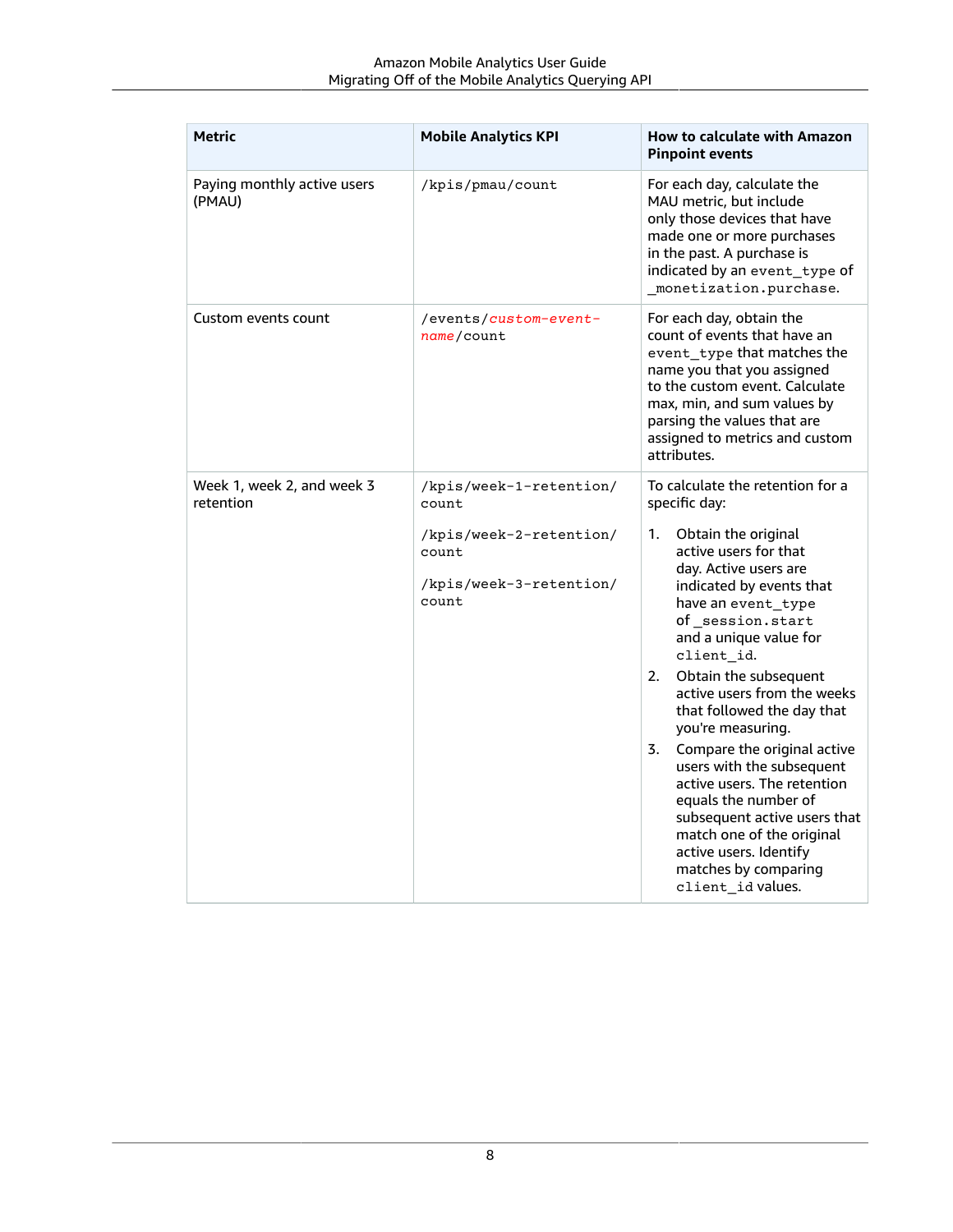| Metric                                      | <b>Mobile Analytics KPI</b>                                                                           | <b>How to calculate with Amazon</b><br><b>Pinpoint events</b>                                                                                                                                                                                                                                                                                                                                                                                                                                                                                                          |
|---------------------------------------------|-------------------------------------------------------------------------------------------------------|------------------------------------------------------------------------------------------------------------------------------------------------------------------------------------------------------------------------------------------------------------------------------------------------------------------------------------------------------------------------------------------------------------------------------------------------------------------------------------------------------------------------------------------------------------------------|
| Day 1, day 3, day 5, and day 7<br>retention | /kpis/day-1-retention/<br>count                                                                       | To calculate the retention for a<br>specific day:                                                                                                                                                                                                                                                                                                                                                                                                                                                                                                                      |
|                                             | /kpis/day-3-retention/<br>count<br>/kpis/day-5-retention/<br>count<br>/kpis/day-7-retention/<br>count | Obtain the original<br>1.<br>active users for that<br>day. Active users are<br>indicated by events that<br>have an event_type<br>of session.start<br>and a unique value for<br>client_id.<br>Obtain the subsequent<br>2.<br>active users from the days<br>that followed the day that<br>you're measuring.<br>Compare the original active<br>3.<br>users with the subsequent<br>active users. The retention<br>equals the number of<br>subsequent active users that<br>match one of the original<br>active users. Identify<br>matches by comparing<br>client_id values. |

### Example Events

The following examples demonstrate the JSON attributes that you can parse when you query the data store that holds your event data.

**Example Example Session Start Event**

```
{
  "application_key": "a1b2c3d4e5f6g7h8i9j0k1l2m3n4o5p6",
  "account_id": "111122223333",
   "event_type": "_session.start",
  "timestamp": 1517537724812,
   "arrival_timestamp": 1517537778048,
   "unique_id": "A1B2C3D4-E5F6-G7H8-I9J0-K1L2M3N4O5P6",
   "cognito_id": "us-east-1:a1b2c3d4-e5f6-g7h8-i9j0-k1l2m3n4o5p6",
   "cognito_identity_pool_id": "us-east-1:a1b2c3d4-e5f6-g7h8-i9j0-k1l2m3n4o5p6",
   "platform": "iOS",
   "model": "iPhone",
   "platform_version": "11.2.2",
   "make": "apple",
   "locale": "en_US",
   "sdk_version": "2.4.16",
   "sdk_name": "aws-sdk-iOS",
   "app_package_name": "com.example.package",
   "app_version_name": "11.02.0",
   "app_version_code": "28198.0",
  "user agent": "aws-sdk-iOS/2.4.16 iOS/11.2.2 en US",
   "app_title": "ExampleApp",
   "attributes": {
     "_clientContext": <client context>,
```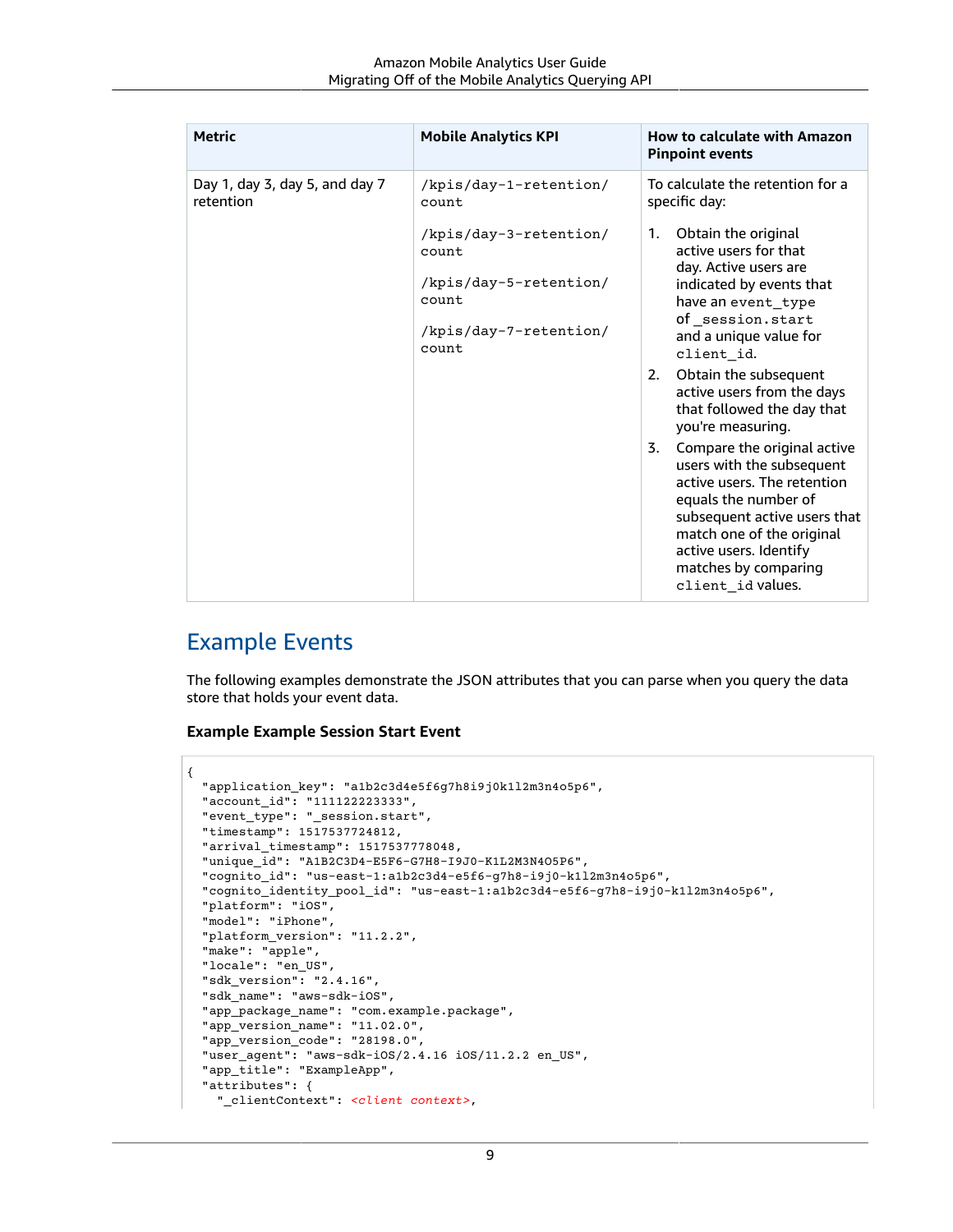```
 "_session.id": "70cf4faf-BAAABA8A-20180202-021524806",
     "_session.startTime": "1517537724811"
  },
   "metrics": {}
}
```
**Example Example Monetization Event**

```
{
   "application_key": "a1b2c3d4e5f6g7h8i9j0k1l2m3n4o5p6",
   "account_id": "111122223333",
   "event_type": "_monetization.purchase",
   "timestamp": 1517537662978,
   "arrival_timestamp": 1517537778020,
   "unique_id": "A1B2C3D4-E5F6-G7H8-I9J0-K1L2M3N4O5P6",
   "cognito_id": "us-east-1:a1b2c3d4-e5f6-g7h8-i9j0-k1l2m3n4o5p6",
  "cognito identity pool id": "us-east-1:a1b2c3d4-e5f6-q7h8-i9j0-k1l2m3n4o5p6",
   "platform": "iOS",
   "model": "iPhone",
   "platform_version": "11.2.5",
   "make": "apple",
   "locale": "zh_CN",
   "sdk_version": "2.6.5",
   "sdk_name": "aws-sdk-iOS",
   "app_package_name": "com.example.package",
  "app_version_name": "5.03",
   "app_version_code": "5.03.1",
  "user agent": "aws-sdk-iOS/2.6.5 iOS/11.2.5 zh CN",
   "app_title": "ExampleApp",
   "attributes": {
     "_currency": "CNY",
     _product_id": "product_id",
     "_transaction_id": "123456789012345",
     "_clientContext": <client context>,
     "_session.duration": "152021",
     "_session.id": "e79da94c-9BD1DF63-20180202-021345277",
     session.startTime": "1517537625277",
     "_item_price_formatted": "¥128.00"
  },
   "metrics": {
     "_item_price": 76.5811965811966,
     "_quantity": 1.0
   }
}
```
In these examples, *<client context>* is the x-amz-client-context request header that you provide when you submit a PutEvents request to the Mobile Analytics REST API. For more information, see [PutEvents \(p. 13\)](#page-15-0).

# <span id="page-12-0"></span>Migrating to the Amazon Pinpoint Console

After April 30, 2018, the Mobile Analytics console will automatically redirect to the Amazon [Pinpoint](https://console.aws.amazon.com/pinpoint) console. After this date, the Amazon Pinpoint console will also show all data from apps that report events using the Mobile Analytics client in the AWS Mobile SDKs. In addition to analytics reports, the Amazon Pinpoint console offers functionality to create user segments and set up targeted messaging campaigns. Your campaigns can message your audience through channels for email, mobile push, and SMS. After you launch a campaign, you can monitor its performance through campaign analytics.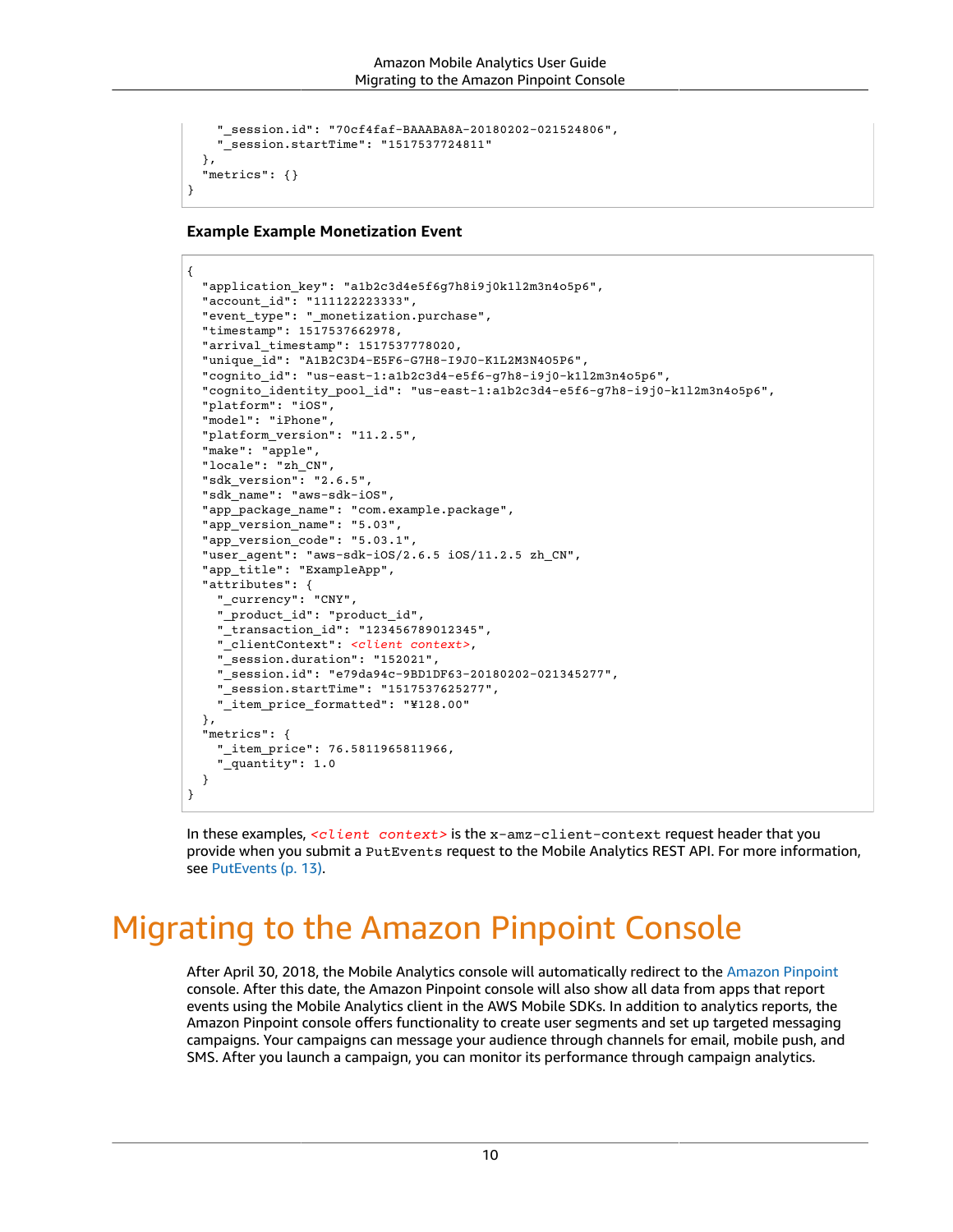# <span id="page-13-0"></span>REST API Reference

#### **Note**

Amazon Mobile Analytics was discontinued on April 30, 2018. The features that were previously provided by Mobile Analytics are now provided by Amazon Pinpoint. If you're new to Mobile Analytics, you should use Amazon Pinpoint instead. If you currently use Mobile Analytics, see [Migrating](#page-4-0) from Amazon Mobile Analytics to Amazon Pinpoint [\(p. 2\)](#page-4-0).

This is the Amazon Mobile Analytics REST API reference. It contains examples of the following events, requests, and operations.

#### **Topics**

- Making HTTP Requests to Mobile [Analytics \(p. 11\)](#page-13-1)
- [PutEvents \(p. 13\)](#page-15-0)
- [Examples \(p. 19\)](#page-21-0)

# <span id="page-13-1"></span>Making HTTP Requests to Mobile Analytics

#### **Note**

Amazon Mobile Analytics was discontinued on April 30, 2018. The features that were previously provided by Mobile Analytics are now provided by Amazon Pinpoint. If you're new to Mobile Analytics, you should use Amazon Pinpoint instead. If you currently use Mobile Analytics, see [Migrating](#page-4-0) from Amazon Mobile Analytics to Amazon Pinpoint [\(p. 2\)](#page-4-0).

If you don't use the AWS [Mobile](https://aws.amazon.com/mobile/sdk) SDK, you can perform Mobile Analytics operations over HTTP using the POST request method. The POST method requires you to specify the operation in the header of the request and provide the data for the operation in JSON format in the body of the request.

### <span id="page-13-2"></span>HTTP Header Contents

Mobile Analytics requires the following information in the header of an HTTP request:

#### **Host**

The Mobile Analytics endpoint. This value must be https://mobileanalytics.useast-1.amazonaws.com

### **X-Amz-Date**

The date. Must be specified in ISO 8601 standard format, in UTC time. For example:

20130315T092054Z

#### **Authorization**

The set of authorization parameters that AWS uses to ensure the validity and authenticity of the request. For more information, see [Signature](http://docs.aws.amazon.com/general/latest/gr/signature-version-4.html) Version 4 Signing Process.

#### **User Agent**

Information about the user agent originating the request.

### **X-Amz-Client-Context**

Information about the client interacting with Mobile Analytics. Data in a client context describes the app and the environment in which it runs. For details about the contents of the client context, see [PutEvents \(p. 13\).](#page-15-2)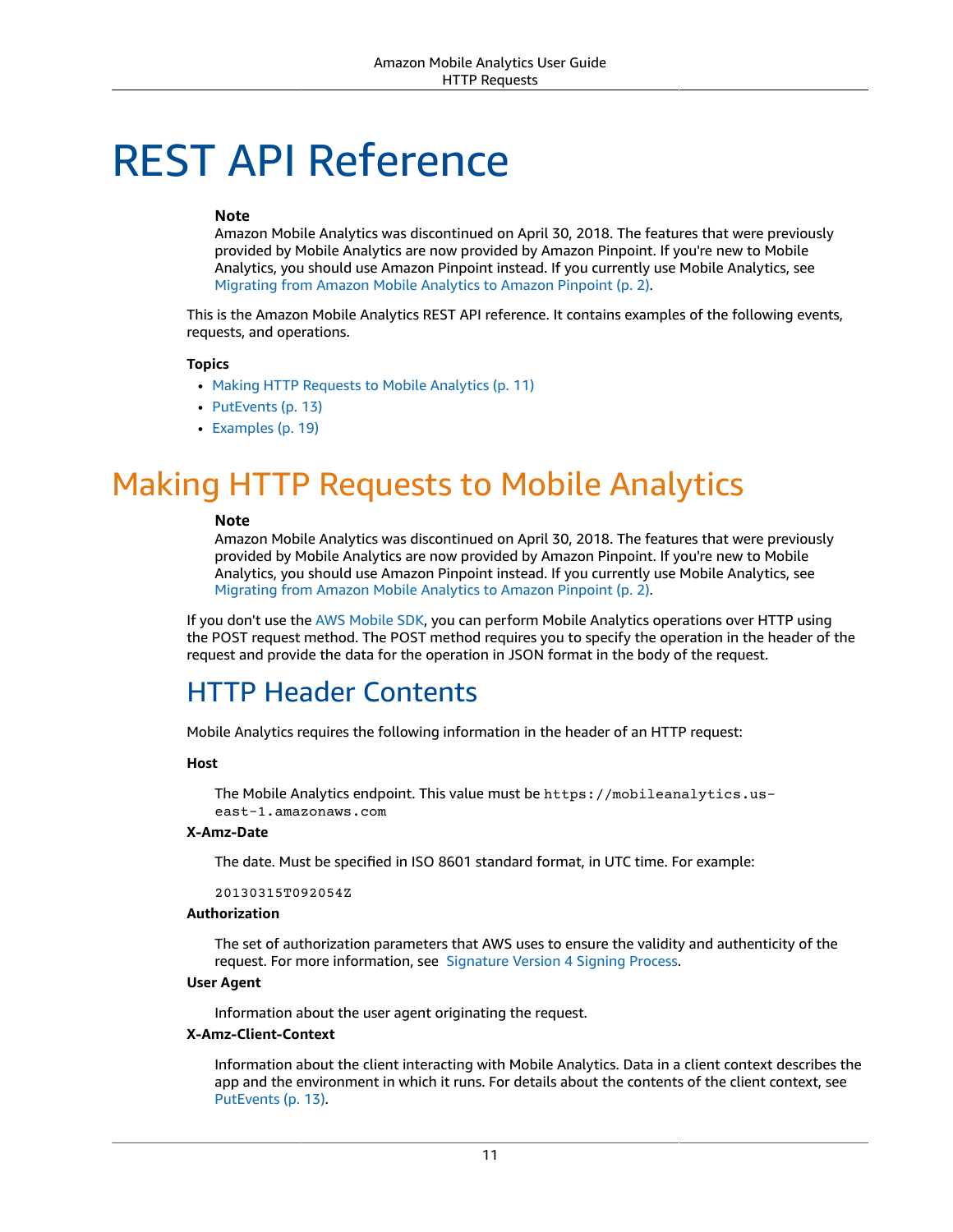#### **X-Amz-Security-Token**

If you sign your request using temporary security credentials, you must include the corresponding security token in your request by adding the X-Amz-Security-Token header.

For information on signing requests using temporary security credentials in your REST API requests, see Signing and [Authenticating](https://docs.aws.amazon.com/AmazonS3/latest/dev/RESTAuthentication.html) REST Requests.

#### **Content-Type**

Specifies JSON and the version. For example, Content-Type: application/json

#### **Content-Length**

The payload size in bytes.

### HTTP Header Example

The following is an example header for an HTTP request for Mobile Analytics.

```
POST /2014-06-05/events HTTP/1.1
Host: mobileanalytics.us-east-1.amazonaws.com
X-Amz-Date: <Date>
Authorization: AWS4-HMAC-SHA256 Credential=<access_key>/20140709/us-east-1/mobileanalytics/
aws4_request, SignedHeaders=content-length;content-type;host;user-agent;x-amz-client-
context;x-amz-date;x-amz-security-token;x-amz-target, Signature=<signature>
User-Agent: <User agent string>
x-amz-Client-Context: {"client":
{"client_id":"<client_id>","app_title":"<app_title>","app_version_name":"<app_version_name>","app_versi
{},"env":
{"platform":"<platform>","model":"<model>","make":"<make>","platform_version":"<platform_version>","locale":"<locale>"}}
x-amz-security-token: <Security token>
Content-Type: application/json
Content-Length: <Payload size bytes>
Connection: Keep-Alive
```
### <span id="page-14-0"></span>HTTP Body Content

The body of an HTTP request contains the data for the operation specified in the header of the HTTP request. The data must be formatted according to the JSON data schema for Mobile Analytics. For the PutEvents operation, the body content of the HTTP request consists of an array of one or more events.

### HTTP Body Example

The following is an example of the body for an HTTP request for Mobile Analytics.

```
{
   "events": [
    {
       "eventType": "<Event type>",
       "timestamp": "<ISO 8601 date>", 
       "session": {
                   "id": "<Session id>",
                   "startTimestamp": "<ISO 8601 date>"
       },
       "attributes": {
                      "<Optional string name>": "<Optional string value>",
 ...
                      "<Optional string name>": "<Optional string value>"
       },
```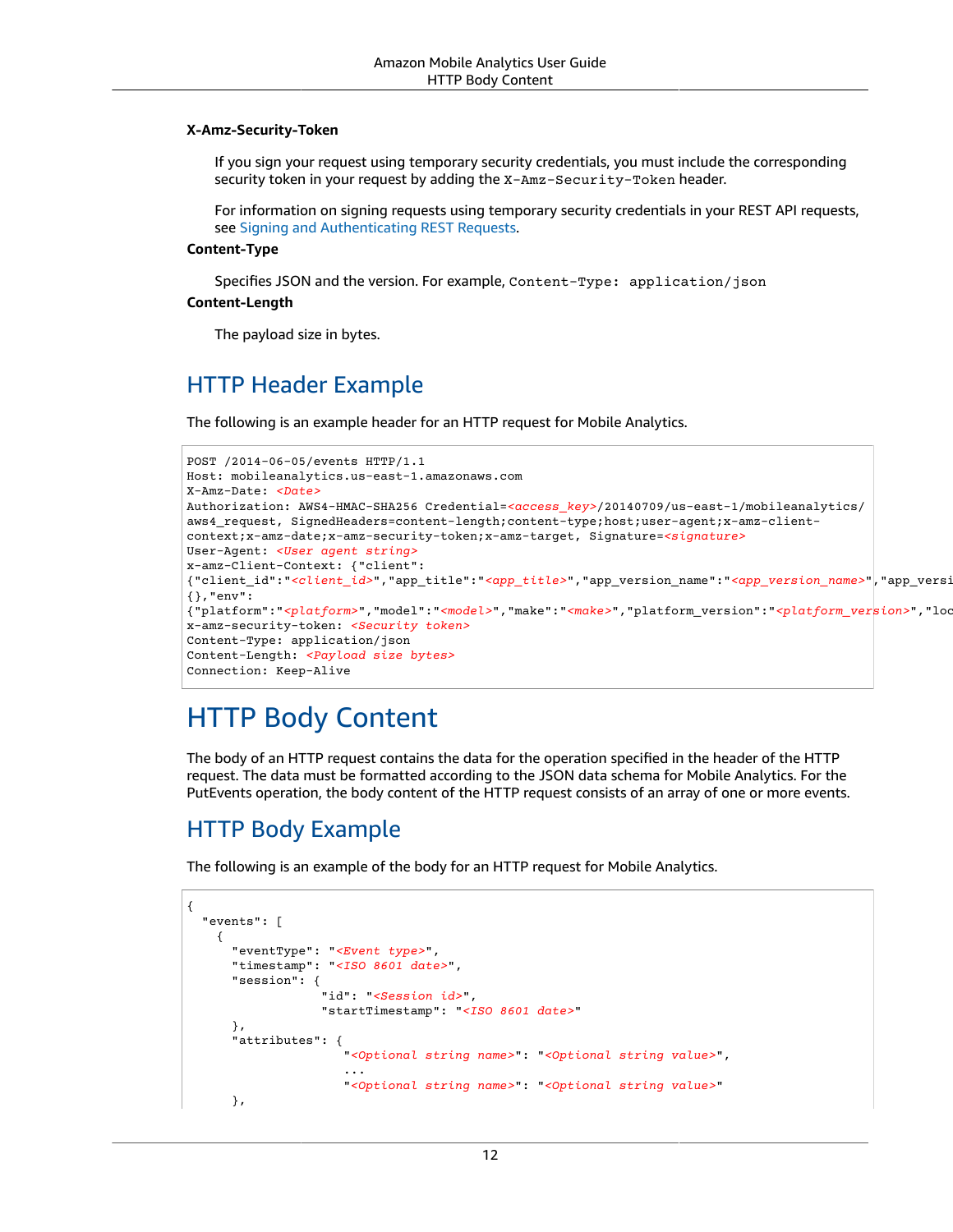```
 "metrics": {
                  "<Optional string name>": <Optional numeric value>,
 ...
                  "<Optional string name>": <Optional numeric value>
      }
    },
    ...
  ]
}
```
# <span id="page-15-0"></span>**PutEvents**

#### **Note**

Amazon Mobile Analytics was discontinued on April 30, 2018. The features that were previously provided by Mobile Analytics are now provided by Amazon Pinpoint. If you're new to Mobile Analytics, you should use Amazon Pinpoint instead. If you currently use Mobile Analytics, see [Migrating](#page-4-0) from Amazon Mobile Analytics to Amazon Pinpoint [\(p. 2\)](#page-4-0).

The PutEvents operation records one or more events. You can have up to 1,500 unique custom events per app, any combination of up to 40 attributes and metrics per custom event, and an infinite number of attribute or metrics values.

### **Topics**

- [Requests \(p. 13\)](#page-15-1)
- [Responses \(p. 18\)](#page-20-0)

## <span id="page-15-1"></span>Requests

### <span id="page-15-2"></span>Client Context Header

### **Syntax**

```
x-amz-Client-Context: {
                   "client": {
                             "client_id":"<client_id>",
                             "app_title":"<app_title>",
                             "app_version_name":"<app_version_name>",
                             "app_version_code":"<app_version_code>",
                           "app_package_name":"<app_package_name>"
\},
                   "custom": {},
                   "env":{
                          "platform":"<platform>",
                          "model":"<model>",
                          "make":"<make>",
                          "platform_version":"<platform_version>",
                          "locale":"<locale>"
}, "services": { 
                              "mobile_analytics": {
 "app_id":"<mobile_analytics_app_id>"
 }
 }
```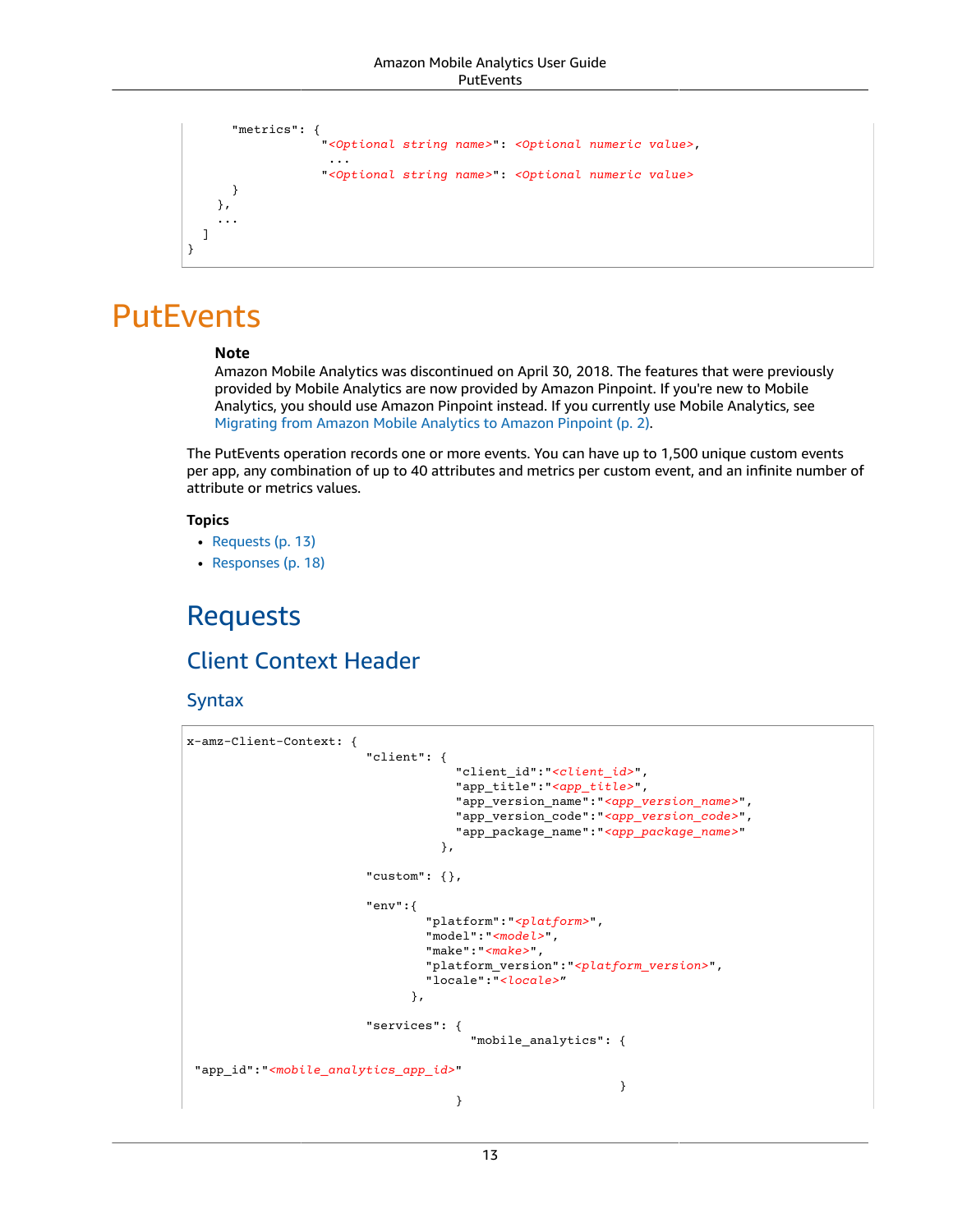}

### **Description**

The operation takes the following request header.

#### **x-amz-client-context**

The request header.

### **client**

Name-value pairs that describes the client application.

### **client\_id**

A unique identifier representing this installation instance of your app.

Type: String

Default: None

Required: Yes

### **app\_title**

The title of your app. For example, **My App**.

Type: String

Default: None

Required: Yes

### **app\_version\_name**

The version of your app. For example, **V2.0**.

Type: String

Default: None

Required: No

### **app\_version\_code**

The version code for your app. For example, **3**.

Type: String

Default: None

Required: No

### **app\_package\_name**

The name of your package. For example, **com.example.my\_app**.

Type: String

Default: None

Required: No

### **custom**

User defined name-value pairs that describe this installation of the application.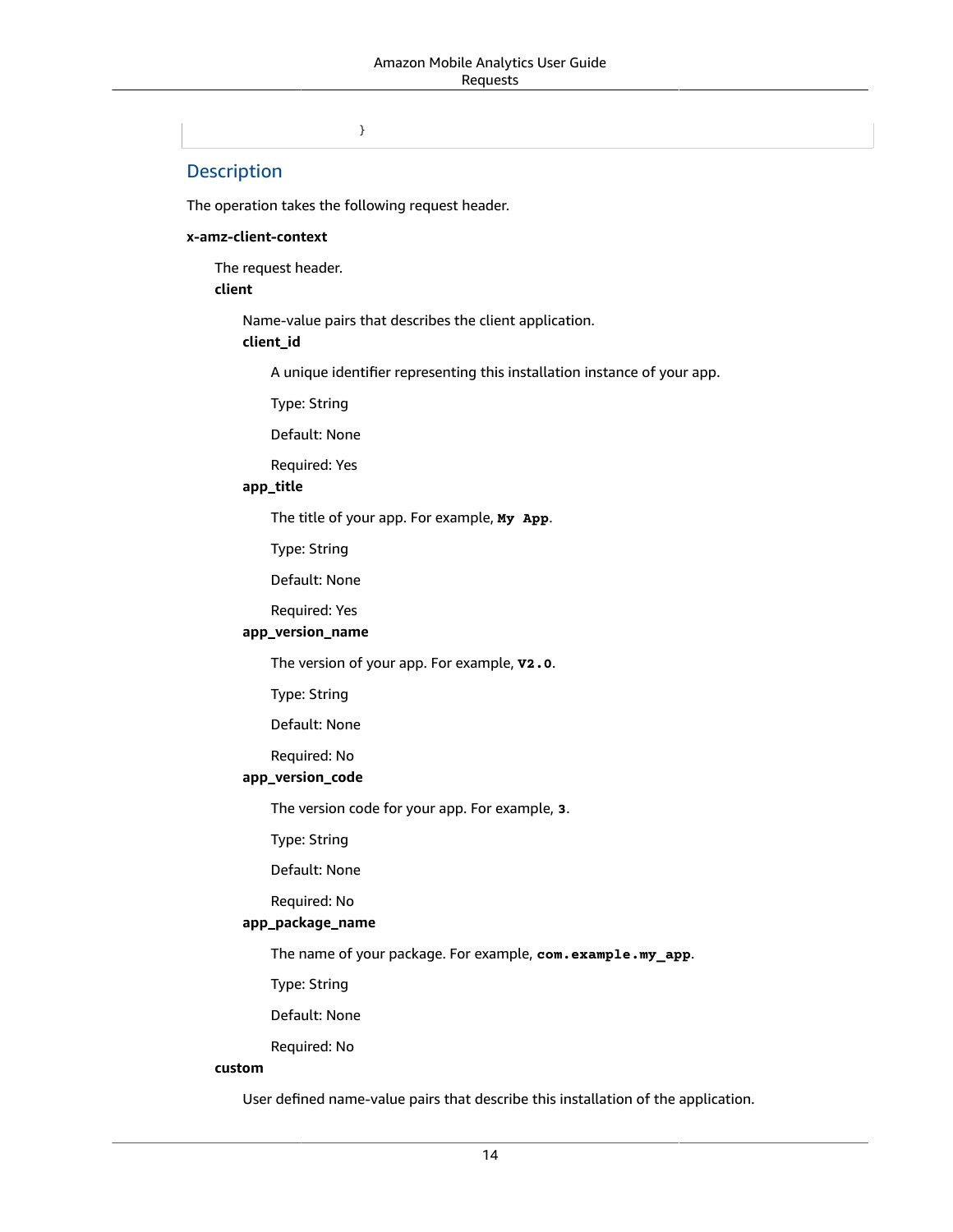Type: Map

Default: None

Required: No

### **env**

Name-value pair that describes the device that runs the event.

### **platform**

The operating system of the device. For example, **iphoneos**.

Type: String

Valid values: iphoneos, android, windowsphone, blackberry, macos, windows, linux

Default: None

Required: Yes

### **model**

The model of the device. For example, **Nexus**.

Type: String

Default: None

Required: No

### **make**

The manufacturer of the device. For example, **Samsung**.

Type: String

Default: None

Required: No

### **platform\_version**

The version of the operating system of the device. For example, **4.0.4**.

Type: String

Default: None

Required: No

### **locale**

The locale of the device. For example, **en\_US**.

Type: String

Default: None

Required: No

#### **services**

Name-value pair that contains service specific sections.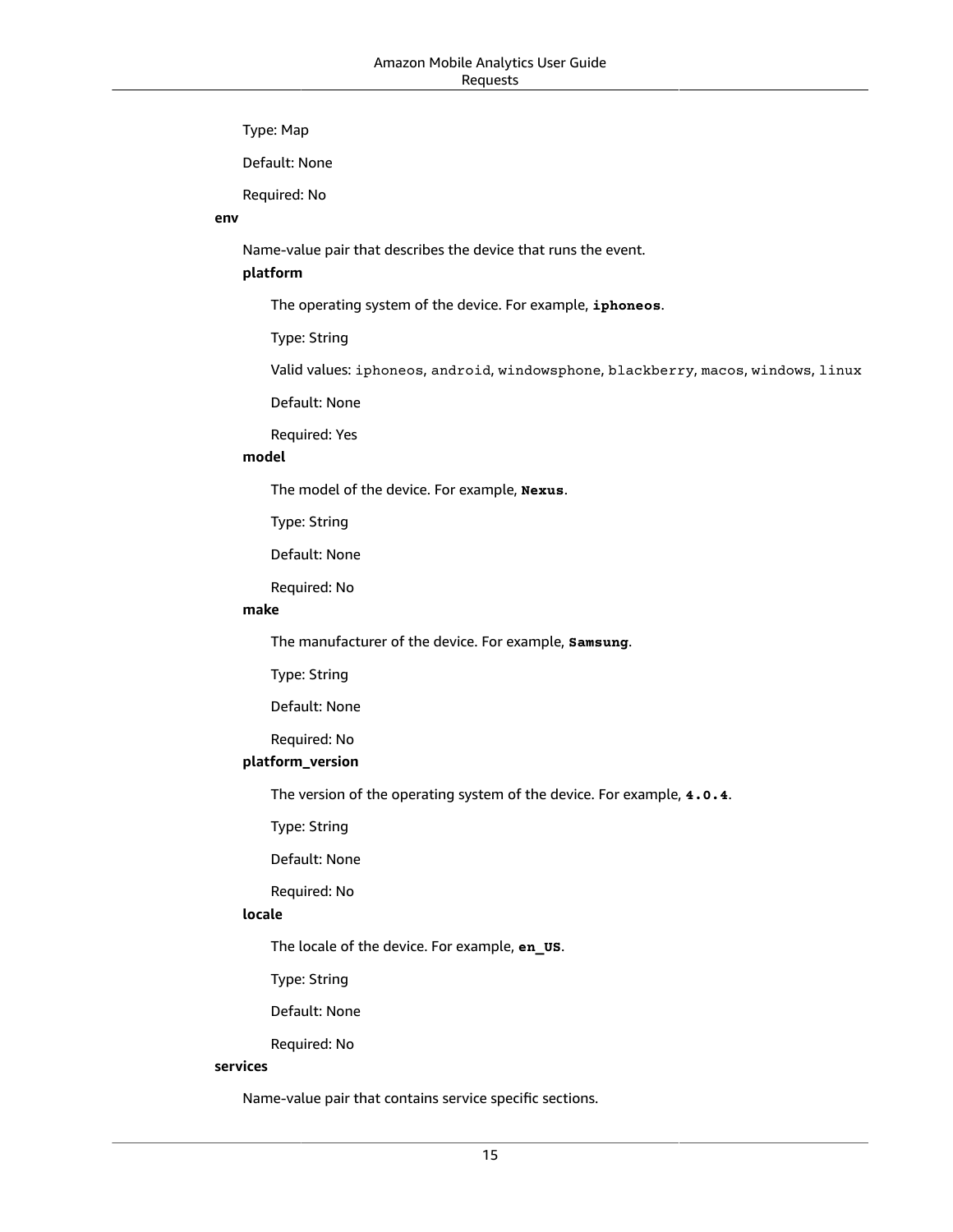### **mobile\_analytics**

Name-value pair that describes service specific attributes.

**app\_id**

The value obtained from the Mobile Analytics console to record data to.

Type: String

Default: None

Required: Yes

### Request Body

### **Syntax**

```
{
   "events": [
    {
      "eventType": "<Event type>",
      "timestamp": "<ISO 8601 date>",
      "version": "v2.0", 
      "session": {
                   "id": "<Session id>",
                   "startTimestamp": "<ISO 8601 date>"
      },
      "attributes": {
                      "<Optional string name>": "<Optional string value>",
 ...
                      "<Optional string name>": "<Optional string value>"
      },
      "metrics": {
                   "<Optional string name>": <Optional numeric value>,
 ...
                   "<Optional string name>": <Optional numeric value>
      }
    },
     ...
  ]
}
```
### **Description**

This operation takes the following request content.

#### **Events**

An array of JSON objects representing a batch of unique event occurrences in your app. Each JSON object in the array consists of the following:

### **eventType**

A name signifying an event that occurred in your app. This is used for grouping and aggregating like events together for reporting purposes.

Type: String

Default: None

Required: Yes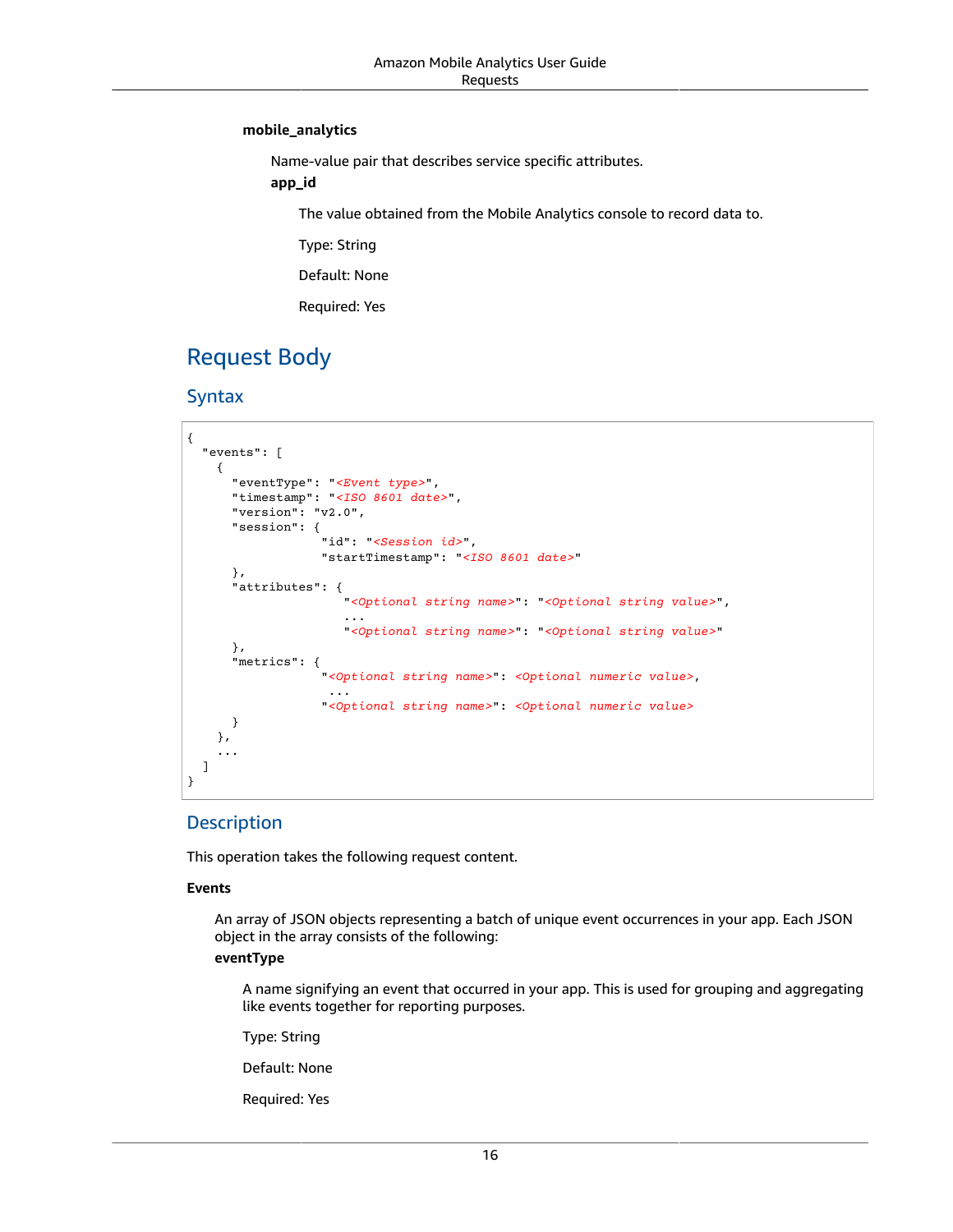#### **timestamp**

The time the event occurred in ISO 8601 standard date time format. For example, **2014-06-30T19:07:47.885Z**

Type: String

Constraints: Must follow ISO 8601 format

Default: None

Required: Yes

#### **attributes**

A collection of key-value pairs that give additional context to the event. The key-value pairs are specified by the developer.

This collection can be empty or the attribute object can be omitted.

Type: JSON object of key-value pairs (String:String)

Constraints: Key can be up to 50 characters or less and the value can be up to 200 characters.

Default: None

Required: No

### **metrics**

A collection of key-value pairs that gives additional measurable context to the event. This key has the following key-values pairs. The pairs specified by the developer.

This collection can be empty or the attribute object can be omitted.

Type: JSON object of key value pairs (String:Number)

Constraints: Key can be up to 50 characters.

Default: None

Required: No

#### **session**

Describes the session. Session information is required on events to be aggregated in console reports. Events submitted without session information are still exported to S3 or Redshift but are not aggregated for inclusion in reports. This key has the following key-value pairs.

**id**

A unique identifier for the session.

Type: String

Default: None

Required: Yes

#### **startTimestamp**

The time the event occurred in ISO 8601 standard date time format. For example, **2014-06-30T19:07:47.885Z**

Type: String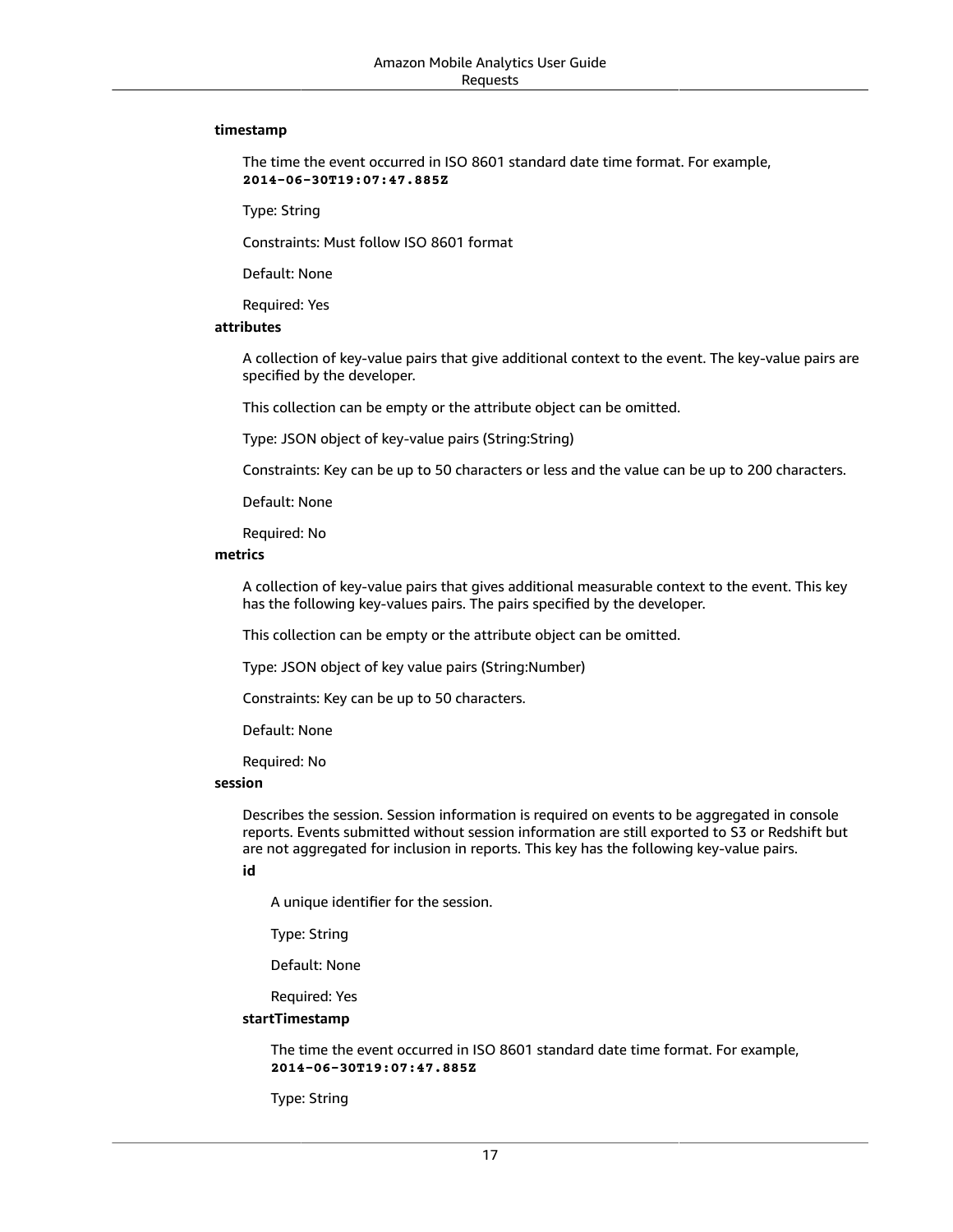Constraints: Must follow ISO 8601 format

Default: None

Required: Yes

### **version**

Describes the version. This value must always be **v2.0**.

Type: String

Constraints: Must always be **v2.0**.

Default: None

Required: Yes

### JSON Example

```
{"events":[
  {
     "metrics":{
                  "Score":12345,
                  "TimeInLevel":64
     },
     "session":{
                  "id" : "<session id>",
                  "startTimestamp" : "2014-06-30T19:07:47.885Z"
     },
     "attributes":{
                     "LevelName":"Level1",
                     "CharacterClass":"Warrior",
                     "Successful":"True"
     },
     "eventType":"LevelComplete",
     "version":"v2.0",
     "timestamp":"2014-06-30T19:07:47.885Z"
  }
]}
```
### <span id="page-20-0"></span>Responses

### **Syntax**

```
HTTP/1.1 202
x-amzn-RequestId: <A request id>
Content-Type: application/json
```
### Response Headers

This operation has the following response codes.

### **202 Accepted**

The request has been accepted for processing, however the events have not been fully processed. **400 Bad Request**

The x-amz-client-context header is missing or invalid.